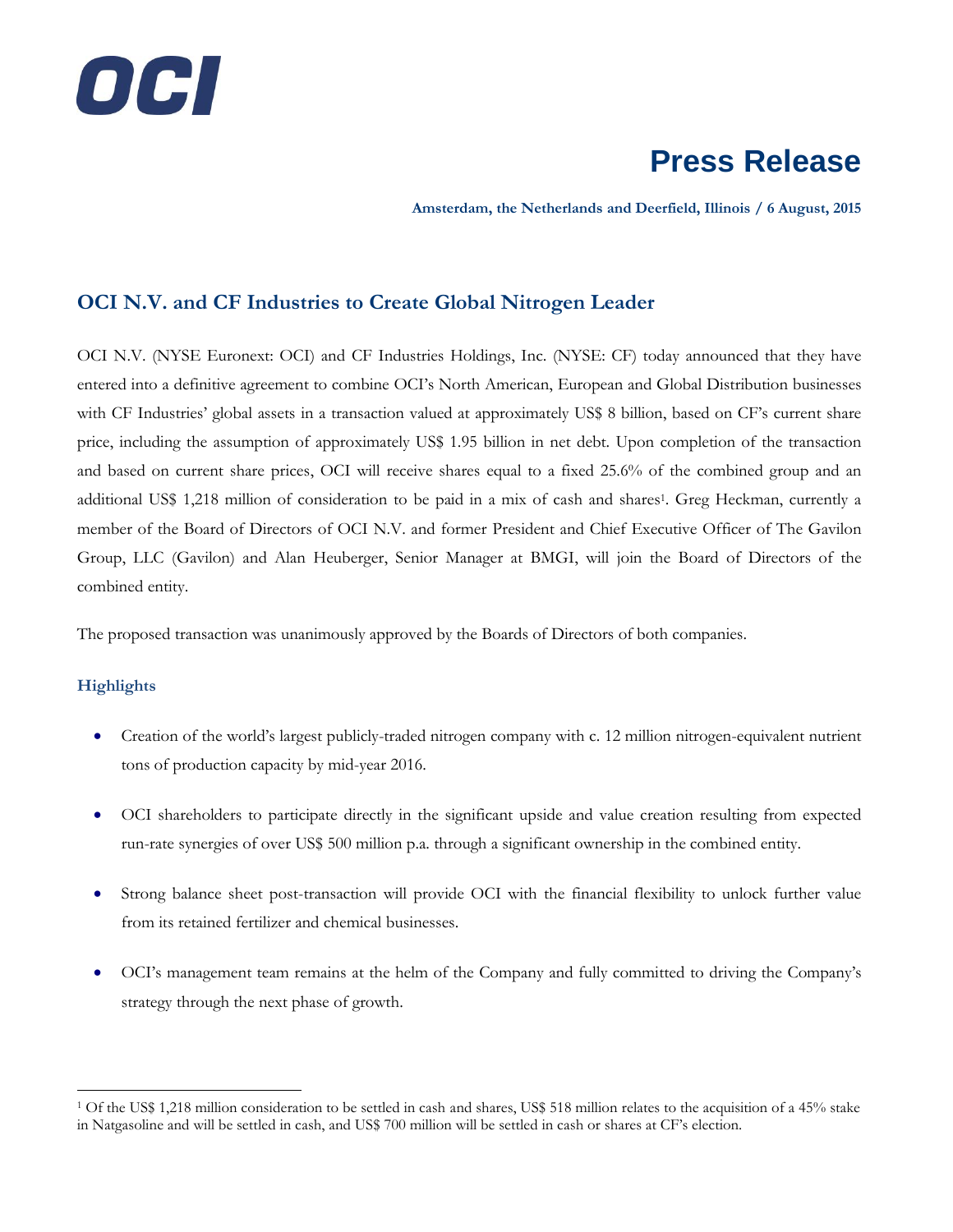

"This is a terrific opportunity for the shareholders of both companies, with mid- to high-teens cash flow accretion," said Tony Will, president and chief executive officer, CF Industries Holdings, Inc. "This is also a great outcome for U.S. farmers as we have another supply point that will ensure our critical products are delivered reliably and in-time to meet our customers' needs."

"Combining our businesses with CF builds upon the company's platform in Europe and expansive distribution network in North America, enhancing our collective scale and improving our ability to meet the needs of customers in the U.S. and around the world." said Nassef Sawiris, chief executive officer, OCI. "As significant owners in the combined entity, our shareholders will benefit from the ongoing value creation of the business. The transaction will also provide OCI with the financial flexibility to fully unlock the potential of its ongoing businesses and pursue new investment opportunities in order to launch a new phase of value creation."

#### **Compelling strategic rationale**

- **Leverages Distribution Network and Capabilities:** Significant cost reduction and operational efficiencies by leveraging the most expansive distribution network in North America to reduce logistics costs. Process expertise and access to existing critical spare parts inventory pool reduce capital requirements with increased production.
- **Powerful European System:** CF's recent GrowHow acquisition complements OCI Nitrogen to create significant synergies, sharing capabilities and enabling product flows that leverage existing distribution systems and customer relationships.
- **Enhanced Existing Growth Pipeline:** Expected to increase product ton capacity by approximately 65% over the next 24 months.
- **Optimizes Global Platform and Reach:** Optimization of global product flows by leveraging OCI's Global Distribution Platform.
- **Creates Unparalleled Value Growth Platform:** Enhanced scale and financial strength positions company well to continue executing CF Industries' capital allocation priorities.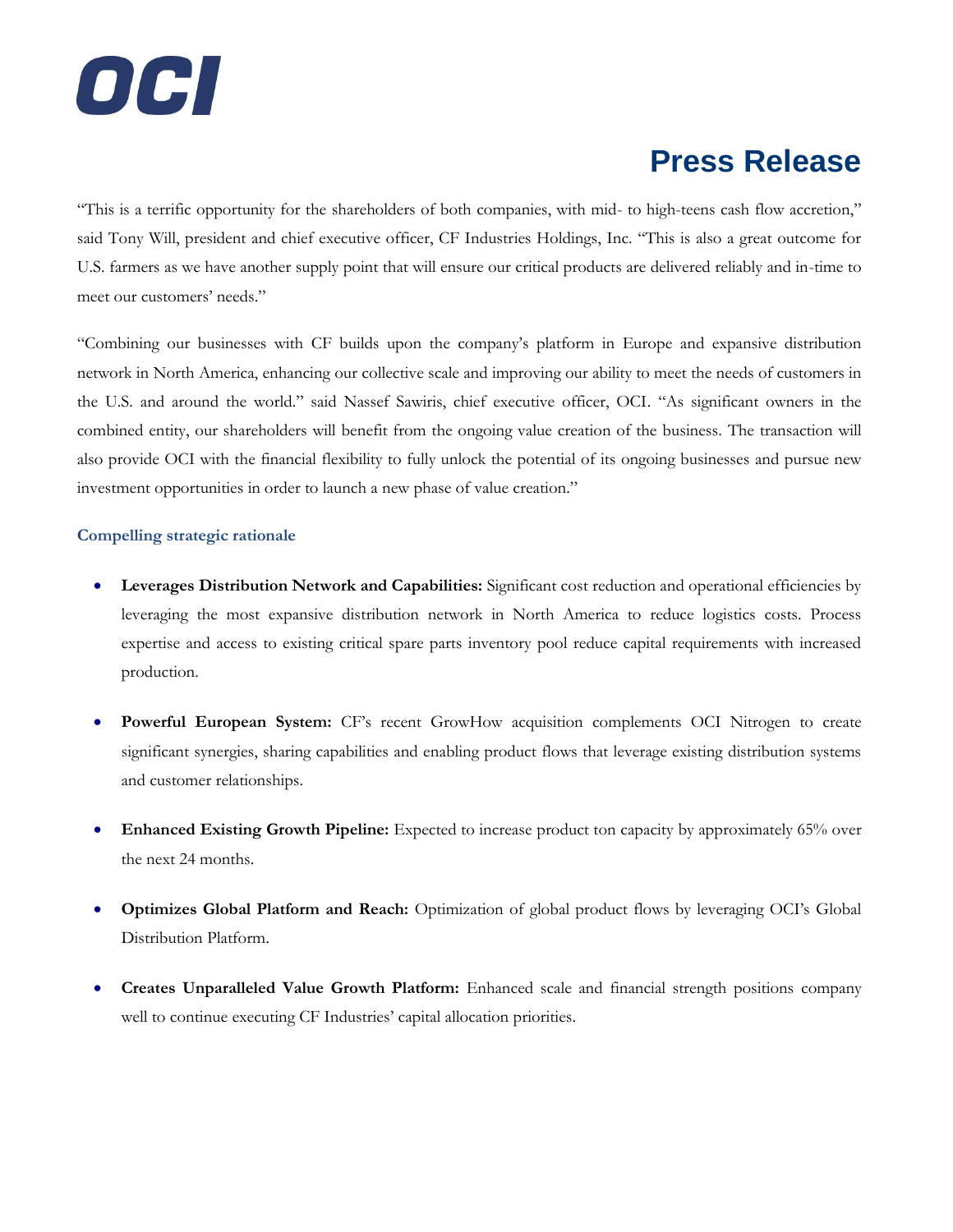# OCI

### **Press Release**

#### **Transaction details**

Under the terms of the agreement, CF will become a subsidiary of a new holding company domiciled in the United Kingdom, where CF is the largest fertilizer producer following its recent acquisition of GrowHow. OCI will contribute the Dutch holding companies owning OCI Nitrogen, Iowa Fertilizer Company, OCI's global distribution businesses (OCI Fertilizer Trading Ltd and OCI Fertilizer Trade & Supply BV) and OCI's 80% stake in OCI Partners LP to the new UK company in exchange for shares equal to a fixed 25.6% of the new CF plus US\$ 700 million of consideration to be paid in a mix of cash or shares at CF's discretion. OCI will also sell to the new CF a 45% interest in Natgasoline for US\$ 518 million in cash, together with a call option to acquire the remaining interest, exercisable upon completion of the project in 2017. Upon completion of the transaction and based on the current share price, OCI would own approximately 27.7%<sup>2</sup> of the new company, subject to the convertible bond adjustment referenced below, and CF shareholders would own the remaining approximately 72.3%. OCI will distribute a large proportion of the shares received in the combined entity to its shareholders. Final consideration mix (cash and CF stock) and resulting ownership split will be dependent in part on the CF share price at the time of closing.

The companies expect to achieve approximately US\$ 500 million in after-tax annual run-rate synergies from optimization of operations, capital and corporate structure.

The new corporation will operate under the CF Industries name and be led by current CF management. The initial board of the new corporation will have 10 directors, consisting of eight of CF's current directors, as well as Greg Heckman and Alan Heuberger. The combined company will have its principal executive offices in Deerfield, Illinois. It will be listed on the New York Stock Exchange under the ticker symbol CF and will be included in the S&P 500 Index.

The transaction requires the approval of shareholders of both OCI and CF and is subject to receipt of certain regulatory approvals and other customary closing conditions. The transaction is expected to close in 2016.

#### **OCI N.V.'s convertible bond**

 $\overline{a}$ 

In accordance with condition 6.(m) of the terms and conditions of OCI N.V.'s 3.375% 2018 convertible bond, OCI N.V. and the bond's Trustee will take steps such that all bonds still outstanding at closing will transfer to and become convertible into shares of the new CF. Some features of the OCI convertible bonds such as the maturity, currency, nominal amount and coupon will remain identical to those of the current instrument. This process, including the

<sup>2</sup> Assuming that US\$ 550 million out of the US\$ 700 million additional consideration is settled in shares.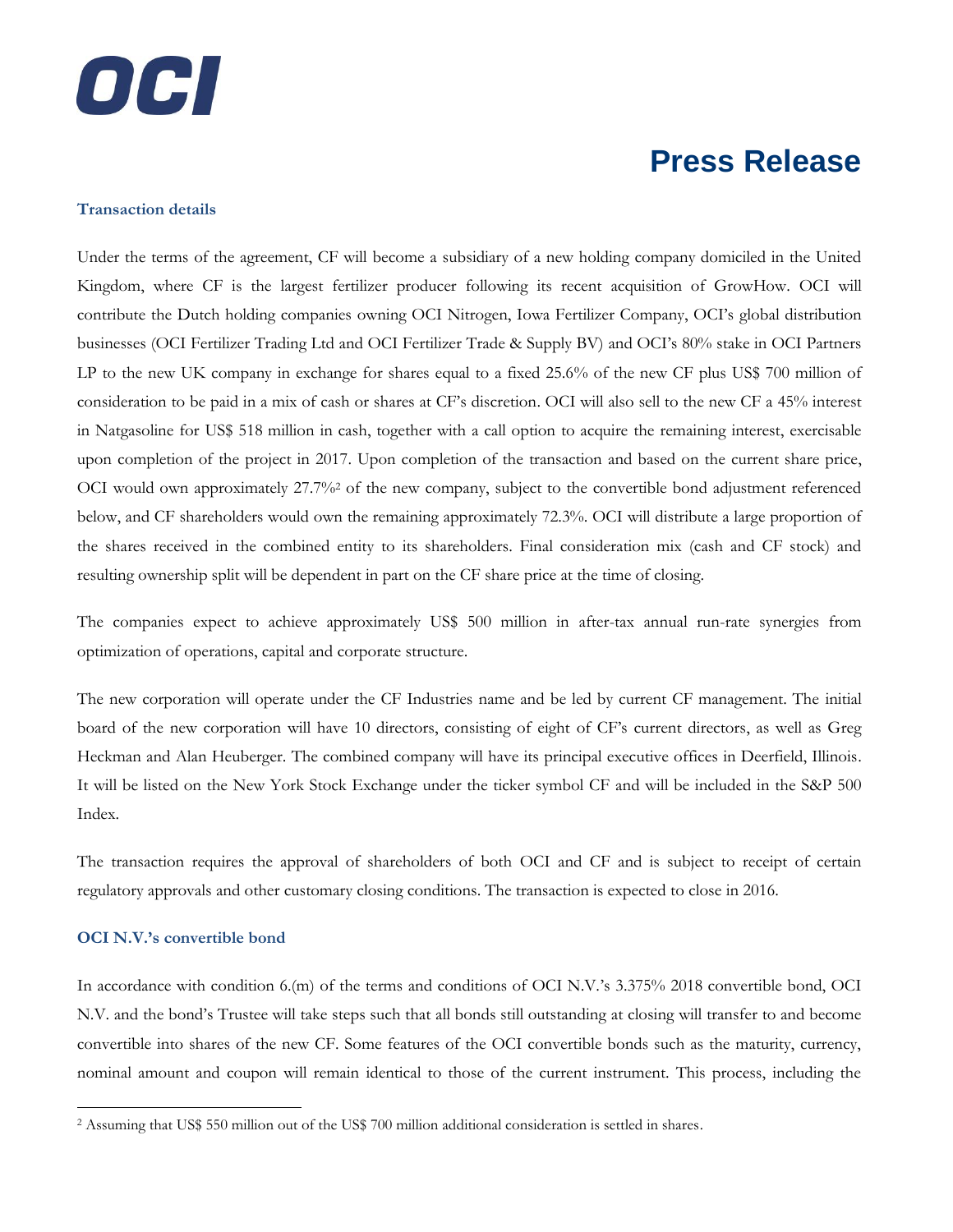

determination of a new conversion price for the bonds upon transfer, will be completed by an Independent Financial Advisor to be appointed before closing of the transaction. There will be an adjustment to OCI N.V.'s 27.7% ownership in the new CF to account for the transfer of the convertible bond.

#### **Advisors**

Zaoui & Co. is acting as lead financial advisor to OCI. Bank of America Merrill Lynch and JP Morgan are also providing financial advice to OCI. Allen & Company is advising Nassef Sawiris and the Sawiris family. Cleary Gottlieb Steen & Hamilton LLP and Allen & Overy LLP are acting as legal advisors to OCI.

Morgan Stanley & Co. LLC and Goldman, Sachs & Co. are serving as financial advisors to CF Industries on the transaction. Skadden, Arps, Slate, Meagher & Flom LLP is acting as its legal advisor.

#### **OCI's businesses following completion of the transaction**

Following the completion of the transaction, OCI's business will consist of a leading portfolio of industrial chemicals and nitrogen fertilizers. The company will remain headquartered in the Netherlands and will remain listed on the Euronext Amsterdam.

The Group will have operational production facilities in Egypt, Algeria and the Netherlands with total sellable capacity of approximately 4.8 mtpa, increasing to 6.5 mtpa in 2017:

- **Sorfert Algérie** (51% owned): the largest integrated nitrogen fertilizer producer in Africa, capable of producing 1.2 million tons of urea and 1.6 million tons of gross anhydrous ammonia per year.
- **Egyptian Fertilizers Company** (100% owned): a 1.55 million metric ton per year granular urea plant located in Ain Sokhna, Egypt. The facility also includes a 325 thousand metric ton per year urea ammonium nitrate blending unit, which was added on-site in 2010.
- **Egypt Basic Industries Corporation** (60% owned): a 0.73 million metric ton per year anhydrous ammonia plant located in Ain Sokhna, Egypt. The plant also owns and is connected by pipeline to two 40 thousand metric ton refrigerated ammonia storage tanks next to the loading jetty at Sokhna Port.
- **BioMCN** (100% owned): a 0.44 million metric ton per year methanol producer and pioneer in bio-methanol production based in the Netherlands.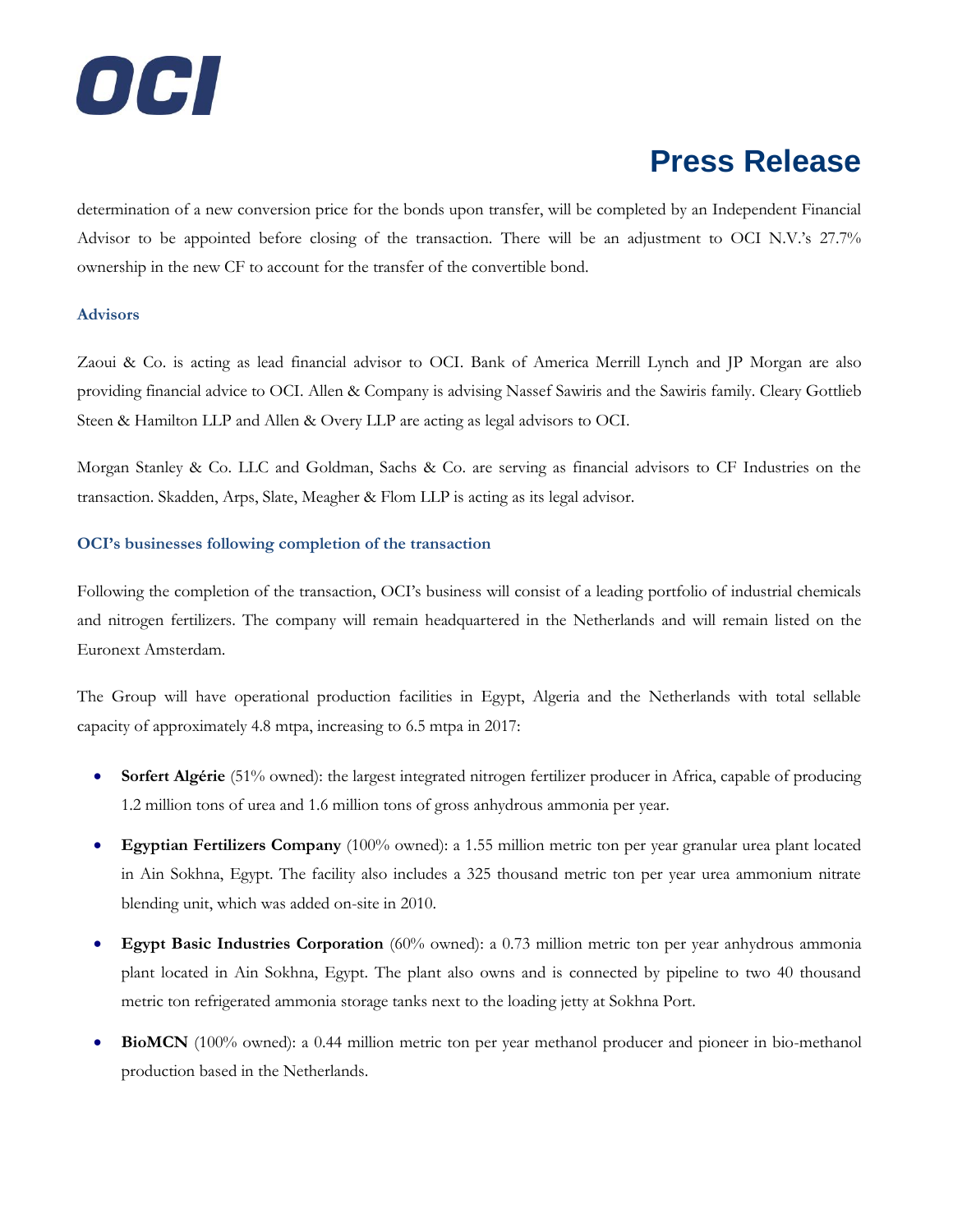

 **Natgasoline LLC** (55% equity stake): a methanol production complex under construction in Beaumont, Texas. This world-scale plant is expected to have a capacity of up to approximately 1.75 million metric tons per year, and is scheduled for completion in the first half of 2017. It will be the largest methanol production facility in the United States based on nameplate capacity.

#### **Entrepreneurial investment track record and OCI's growth strategy post-transaction**

OCI and its predecessor Orascom Construction Industries have undergone major transformations through investments in a number of value accretive businesses in the past 15 years, delivering an IRR for shareholders in excess of 40% since its IPO in 1999.

OCI's management team remains at the helm of the Company and fully committed to driving the Company's strategy through the next phase of growth and value creation. OCI's strategy continues to focus on evaluating investment opportunities where it can benefit from global natural gas price advantages and its expertise in the natural gas value chain.

OCI's strategy post-transaction is supported by:

- A strong balance sheet with no debt at the corporate level.
- Strong free cash flow generation at Sorfert in Algeria, which is building up to its full potential. Sorfert, which accounts for approximately US\$ 900 million of OCI's net debt, is deleveraging rapidly.
- Focus on improving capacity utilization of our Egyptian plants, allowing us to unlock significant value given the quality of the assets.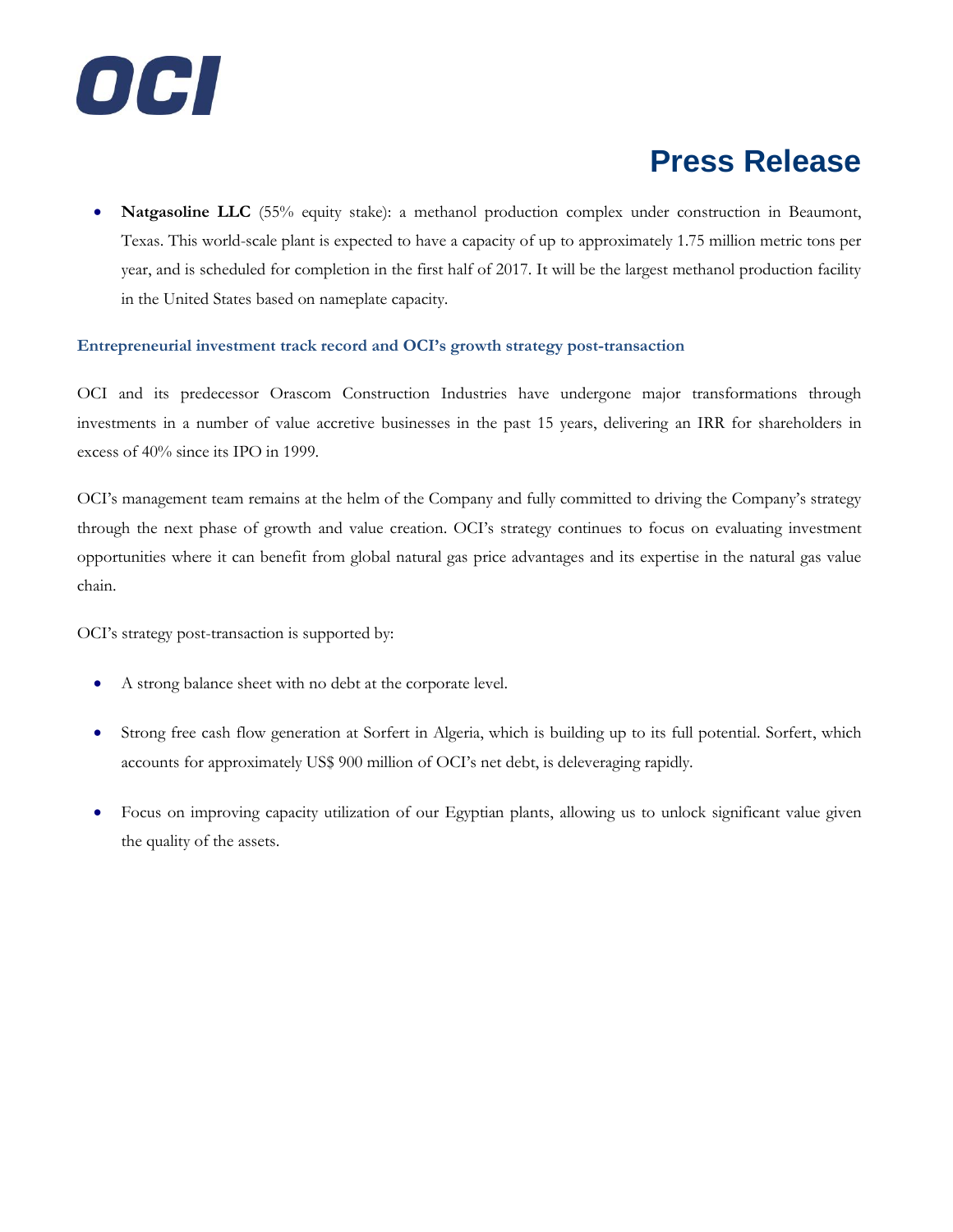

#### **About OCI N.V.**

OCI N.V. (Euronext: OCI) is a global producer and distributor of natural gas-based fertilizers & industrial chemicals based in the Netherlands. OCI produces nitrogen fertilizers, methanol and other natural gas based products, serving agricultural and industrial customers from the Americas to Asia. OCI ranks among the world's largest nitrogen fertilizer producers, and can produce more than 8.4 million metric tons of nitrogen fertilizers and industrial chemicals at production facilities in the Netherlands, the United States, Egypt and Algeria. OCI is listed on the NYSE Euronext in Amsterdam.

#### **About CF Industries**

CF Industries Holdings, Inc., headquartered in Deerfield, Illinois, through its subsidiaries is a global leader in the manufacturing and distribution of nitrogen products, serving both agricultural and industrial customers. CF Industries operates world-class nitrogen manufacturing complexes in the central United States, Canada and the United Kingdom, and distributes plant nutrients through a system of terminals, warehouses, and associated transportation equipment located primarily in the Midwestern United States. The company also owns a 50 percent interest in an ammonia facility in The Republic of Trinidad and Tobago. CF Industries routinely posts investor announcements and additional information on the company's website at www.cfindustries.com and encourages those interested in the company to check there frequently.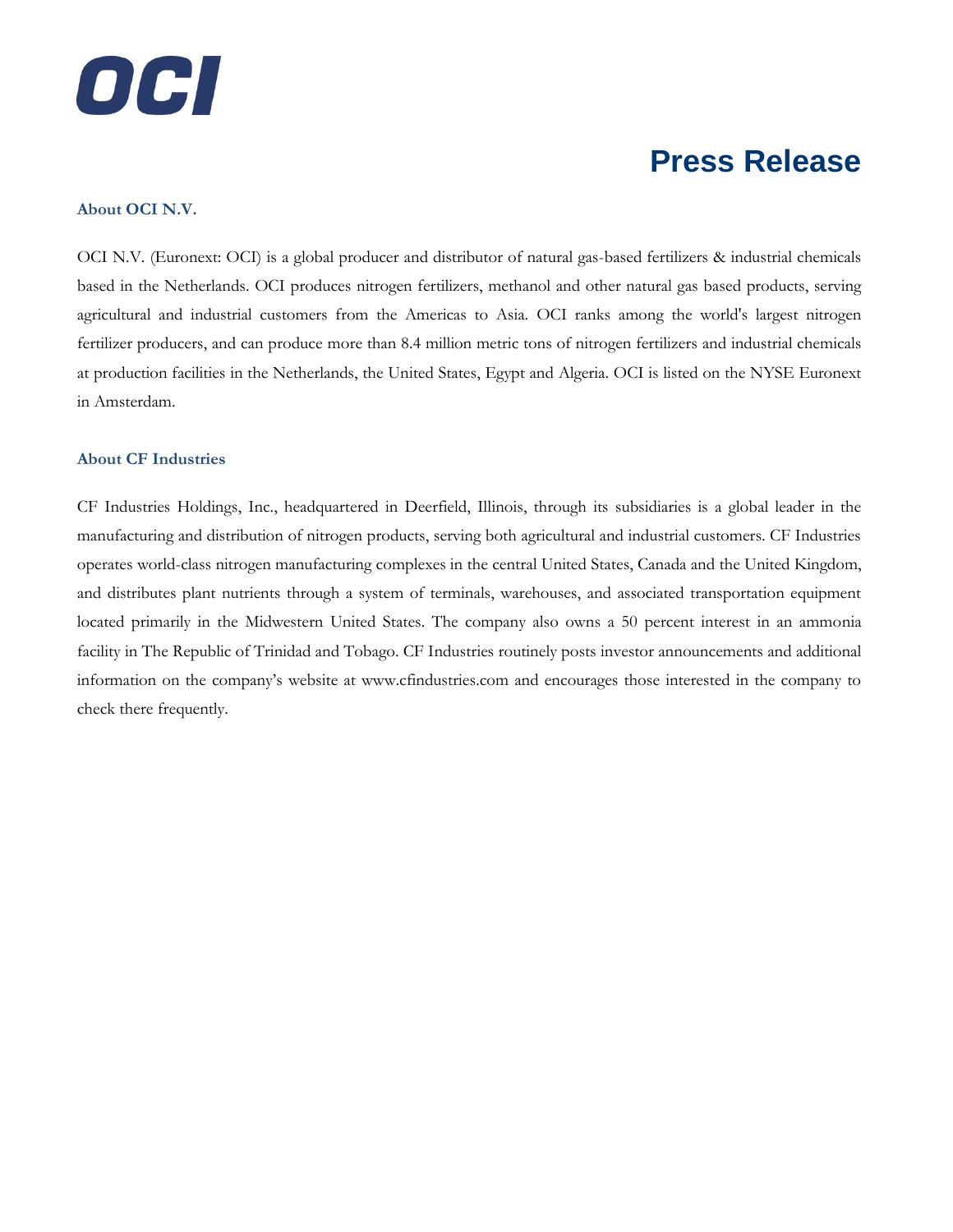#### **Forward Looking Statements**

OCI

Certain statements contained herein are "forward-looking statements" that are subject to the safe harbor provisions of the Private Securities Litigation Reform Act of 1995. These forward-looking statements address certain plans, activities or events which OCI expects will or may occur in the future and relate to, among other things, the business combination transactions involving OCI, the new holding company and CF, financing of the proposed transactions, the benefits, effects and timing of the proposed transactions, future financial and operating results, the combined company's plans, objectives, expectations (financial or otherwise) and intentions. Various risks, uncertainties and other factors could cause actual results to differ materially from those expressed in any forward-looking statement, including the possibility that the various closing conditions for the transactions may not be satisfied or waived, including the ability to obtain regulatory approvals of the transactions on the proposed terms and schedule; the risk that competing offers will be made; the failure of OCI or CF shareholders to approve the transactions; the outcome of pending or potential litigation or governmental investigations; the risk that the businesses will not be integrated successfully or such integration may be more difficult, time-consuming or costly than expected; uncertainty of the expected financial performance of the combined company following completion of the proposed transactions; the combined company's ability to achieve the cost savings and synergies contemplated by the proposed transactions within the expected time frame; disruption from the proposed transactions making it more difficult to maintain relationships with customers, employees or suppliers; changes in tax laws or interpretations, including but not limited to changes that could increase the new holding company's or CF's consolidated tax liabilities, or that would result, if the transactions were consummated, in the new holding company being treated as a domestic corporation for U.S. federal tax purposes, or that could impose U.S. federal income taxes in connection with the spin-off from OCI; and general economic conditions that are less favorable than expected. Consequently, all of the forward-looking statements made by OCI, the new holding company or CF in this and in other documents or statements are qualified by factors, risks and uncertainties, including, but not limited to, those set forth under the headings titled "Forward Looking Statements" and "Risk Factors" in CF's most recent Annual Report on Form 10-K and subsequent Quarterly Reports on Form 10-Q filed with the Securities and Exchange Commission (the "SEC") up to the date hereof, which are available at the SEC's website [http://www.sec.gov.](http://www.sec.gov/)

Readers are cautioned not to place undue reliance on these forward-looking statements, which speak only as of the date hereof. Neither OCI, the new holding company, nor CF undertake to update or revise these forward-looking statements even if experience or future changes make it clear that projected results expressed or implied in such statements will not be realized, except as may be required by law.

#### **Important Additional Information and Where to Find It**

This communication does not constitute an offer to sell or the solicitation of an offer to buy any securities or a solicitation of any vote or approval.

In connection with the proposed transactions, the new holding company will file with the SEC a registration statement on Form S-4 that will include as prospectuses a shareholder circular of OCI and a preliminary proxy statement of CF. After the registration statement has been declared effective by the SEC, the shareholder circular/prospectus will be mailed to OCI shareholders and a definitive proxy statement/prospectus will be mailed to CF shareholders. INVESTORS AND SHAREHOLDERS ARE URGED TO CAREFULLY READ THESE DOCUMENTS (INCLUDING ALL AMENDMENTS AND SUPPLEMENTS THERETO), AND ALL OTHER DOCUMENTS RELATING TO THE TRANSACTIONS FILED WITH THE SEC WHEN THEY BECOME AVAILABLE, BECAUSE THEY WILL CONTAIN IMPORTANT INFORMATION ABOUT THE PROPOSED TRANSACTIONS. You may obtain a copy of the shareholder circular/prospectus and the proxy statement/prospectus (when available) and other related documents filed by OCI, the new holding company and CF